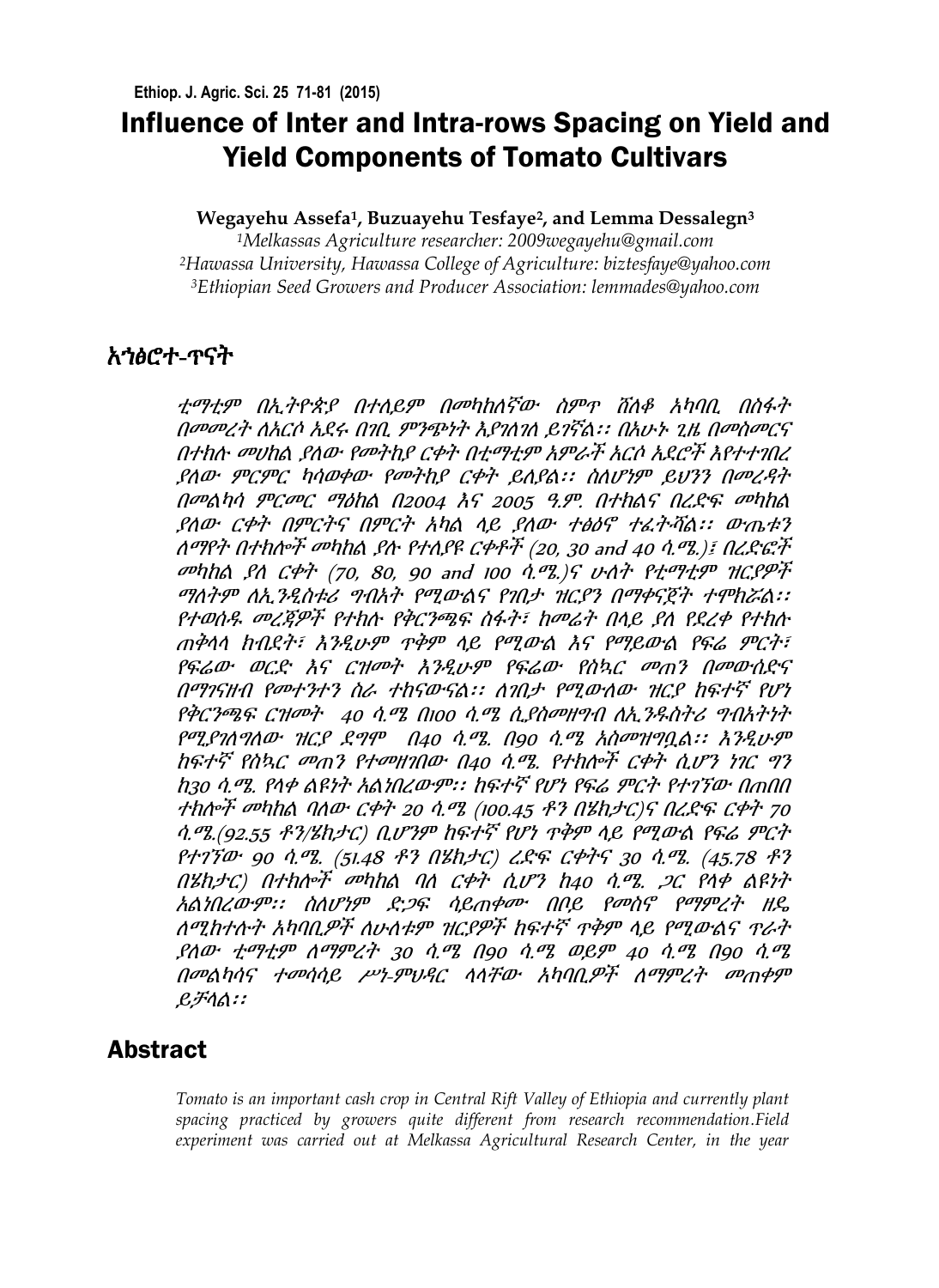*2011/12 and 2012/13 off seasons with the objectives of evaluating the effect of four interrow spacings (70, 80, 90, and 100 cm) and three intra-row spacing (20, 30 and 40 cm) on yield and yield components of fresh market(Bishola) and processing (Cochoro) tomato cultivars. The treatments were arranged in 2x4x3 factorial in a split-split plot design in three replications. Data were collected on plant canopy width, above ground dry biomass as well total, marketable and unmarketable fruit yield and on quality parameters such as TSS, fruit length and diameter were analyzed. The results indicated that inter and interrow spacing had a significant effect on plan canopy width, above ground dry biomass, total, marketable, unmarketable fruit yield, TSS, fruit length and diameter. The highest canopy width of Bishola (77.08 cm) was recorded at 40 cm x 100 cm whereas for Cochoro (71.30 cm) at 40 cm x 90 cm. Maximumfruit TSS (3.72) was recorded at 40 cm intrarow spacing and this was not significantly different from 30 cm (3.68). The highest total fruit yield of 100.45 and 92.55 ton/ha were recorded for closer inter and intra-row spacing of 70 and 20 cm, respectively. However, the highest marketable yield was obtained at 90 cm (51.48 ton/ha) inter-row spacing and at 30 cm (45.78 ton/ha) intra row spacing and this was not significantly different from 40 cm. The study suggest that 30 cm x 90 cm or 40 cm x 90 intra-inter row spacingcombination was suitable for obtaining higher marketable yield and good quality fruit around Melkassa and similar conditions in Ethiopia.*

### Introduction

Like any other crops tomato fruit yield is a complex character that is influenced by many factors including genetic, agronomic and environmental factors (Ara *et al*., 2007). Poor varietal performance and management practices that includeinter and intra-row spacing among the major constraints of tomato production and productivity in Ethiopia.

Inter and intra row spacing is important agricultural factor and has great effect on fruit yield and yield components of tomato plant (Law-ogbomo and Egharevba, 2008). It is the one which choosing appropriate inter and intra row spacing especially in under open field production condition and it helps in efficient use of available resources such as water, light and soil nutrients (Law-ogbomo and Egharevba, 2009).

Plant spacing studies conducted at Melkassa Agricultural Research Center with the two recommended fresh market cultivars Marglobe and Heinz 1350 indicted a recommendation of 30 cm x 100 cm intra and inter-row spacing (Lemma, 2002). Nevertheless, field observation and personal communications in the rift valley belt showed that the current spacing practiced by growers quite different from research recommendation; there are also variations between growers for cultivar(s); some farmers in the Rift Valley use spacing of 70 and 100 cm between rows and 20 and 40 cm between plants for both fresh market and processing tomato cultivars.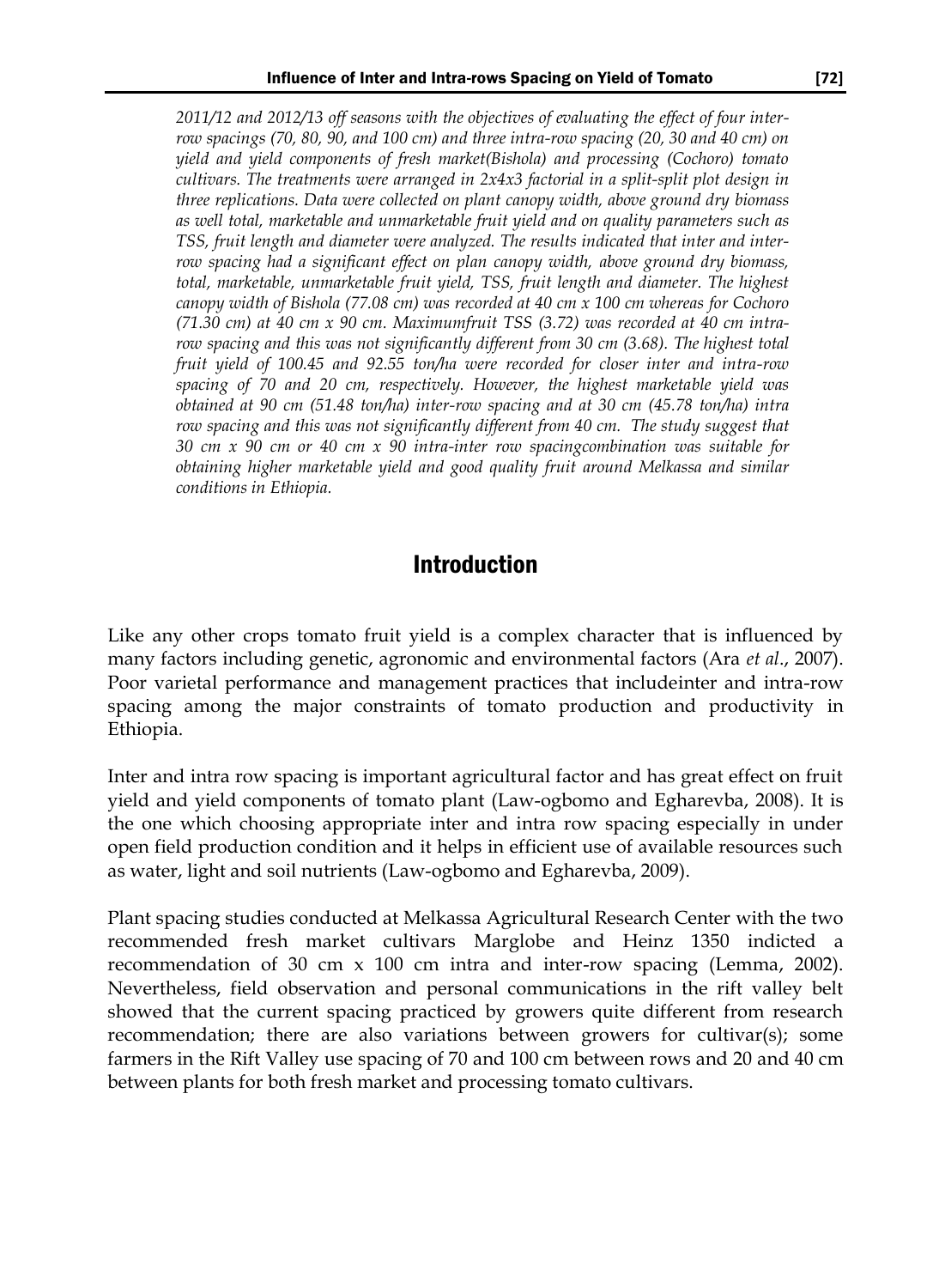To fill these gaps studies were conducted by Geremew *et al*. (2010) who recommended 40 cm inter row and 30 cm intra row spacing whereas Menberu *et al*. (2012), recommended 30 cm x 70 cm spacing for higher marketable yield; nevertheless, their studies did not consider inter and intra row spacing practices of growers.

The results of many studies have also shown that spacing altered the plant architecture, photosynthetic efficiency of leaves, fruit size and fruit production pattern. According to Heuvelink *et al*. (2009), both too narrow and too wide spacing do affect crops yield through competition and shading effect. So it is imperative to develop inter and intra row-spacing recommendation which may help the tomato plant to utilize resources more effectively and efficiently towards increased production, productivity and fruit quality (Ara *et al*., 2007).

Systematic investigation of different spacing combination is very important to come up with relevant recommendation that will help growers to increase the yield and quality of different tomato cultivars for different purposes. Hence, the objective of this study was to determine the influence of inter-and intra-row spacing on yield and yield components of fresh market and processing tomato cultivars under open field conditions.

## Materials and Methods

The experiment was conducted at Melkassa Agricultural Research Center (MARC), in 2011/12 and 2012/13 off season using furrow irrigation. Two tomato cultivars fresh market (Bishola) and processing (Cochoro) was compared in four inter-row spacing  $(100, 90, 80$  and  $70$  cm) and three intra-row spacing  $(20 \text{ cm}, 30 \text{ cm}$  and  $40 \text{ cm})$ . The treatments were arranged in 2x4x3 factorial combination laid out in split-split plot design with three replications where, cultivars were assigned as main plot, inter-row spacing to the sub plots and spacing between plants as sub-sub plot for two seasons in a plot size of 24 m<sup>2</sup> (4 m x 6 m) using recommended spacing of 100 cm x 30 cm as a control. The seeds of both cultivars were obtained from vegetable research department of MARC. The seedlings were raised 1m x5m of seed bed and properly managed as MARC recommendation and healthy and uniform, seedlings were transplanted at 30 days after sowing; at 2-3 leaves stages of growth.

The experimental field was ploughed, harrowed and levelled to facilitate transplanting operation. Trial was fertilized with DAP (18 % N and 46 %  $P_2O_5$ ) at the rate of 200 kg/ha at transplanting as band application and 100 kg/ha Urea (46 % N) was side dressed in split application of 50 kg/ha in 15 days after 50 kg/ha at transplanting and second (50 kg/ha) at flowering stage at (48 days) of transplanting. Furrow irrigation was practiced every four days in the first three weeks then after five days intervals. In the experimental field Selecron® 720 EC at a rate of 0.75 lit/ha; Ridomil® MZ at the rate of 2.5 kg/ha were sprayed every fifteen days for controlling insect pests and fungal diseases, respectively; moreover, Cruzeat 2.5 kg/ha for controlling bacterial disease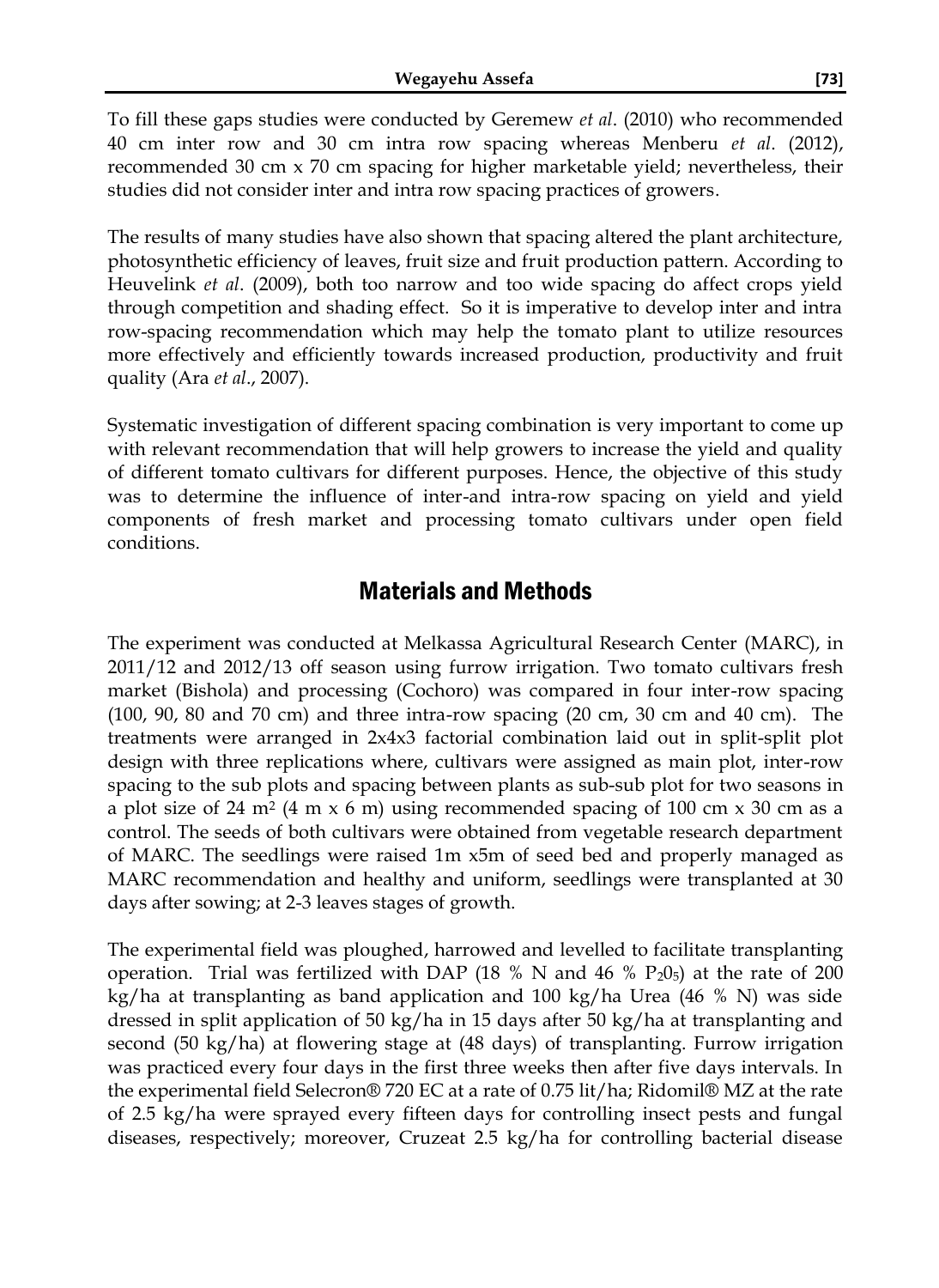were applied two times during the growing periodand other cultural practices were applied, when it was necessary.

Data on plant canopy width, above ground dry biomass as well total, marketable and unmarketable fruit yield were measured from five randomly selected plants per plot. Some of the yield components parameterssuch as TSS, fruit length and diameterwere measured from sample fruits using refracto meter and digital callipers, respectively. Disorders result from a combination of environmental, production and handling procedures were taken as unmarketable yield. The fruits were harvested at turning stage for fresh market and at red-ripe stage for processing type.

Data were subjected to analysis using SAS analytical software (SAS 9.2). Combined analyses were made according to (Gomez and Gomez, 1984). When the F-value was significant, a multiple means comparisons were performed using LSD at a P-value of 0.05.

## Results and Discussion

### Plant canopy width

The interaction effect of cultivar, inter and intra-row spacing for canopy width was highly significant (fig.1). The canopy width of Bishola and Cochoro cultivars increased with increasing in intra and inter-row spacing, though it varied in relation to cultivars, inter and intra row spacing. The highest canopy width of Bishola (77.08 cm) was recorded at 40 x 100 cm while for Cochoro (71.30 cm) at 40 cm x 90 cm, andthe lowest canopy width of Bishola (46.64 cm) was recorded at 20 x 70 cm whereas Cochoro (43.03 cm) at 30 x 70 cm spacing.

The plant canopy width reflects the growth behaviour of a crop, related to genetic characteristics and environmental conditions under which it is growing (Comstock *et al*., 2005). In this study both cultivars responded differently to the same range of inter and intra-row spacing. This result was in agreement with the findings of [Ahmed](http://scialert.net/fulltext/?doi=ijar.2012.255.265&org=10#947037_ja) *et al*. [\(2000\)](http://scialert.net/fulltext/?doi=ijar.2012.255.265&org=10#947037_ja) who concluded that closer spacing resulted in poor canopy growth as compared to the wider spacing and cultivars were not responding the same way to the same spacing due to difference in sensitivity to narrow spacing. In similar study with potato, [Tesfaye](http://scialert.net/fulltext/?doi=ijar.2012.255.265&org=10#947064_ja) *et al*. (2012) reported that canopy width of potato increased at wider spacing; due to minimum competition for resources between plants compared to closer spacing. Canopy width is important to determine plant spacing for its contribution to total amount of light that plant intercepts for photosynthesis efficiency of tomato Feng*et al*. (2010).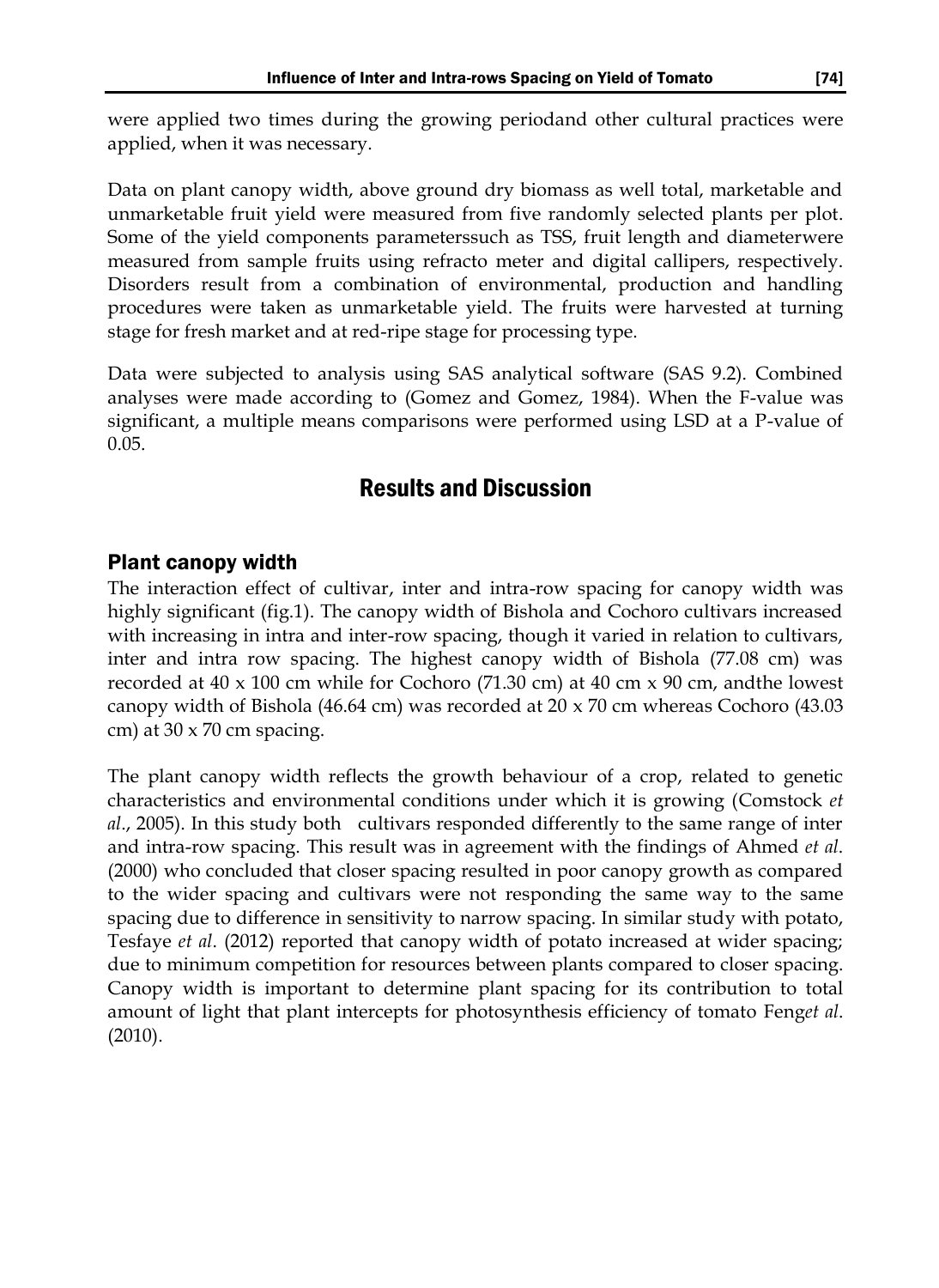

**Figure**: 1. Plant canopy width of tomato cultivarsas affected by interaction effects of cultivar, inter and intra-row spacing

#### Above ground dry biomass:

The above ground dry biomass per hectare was significantly affected by interaction effect of inter and intra-row spacing (Fig-2). The highest above ground dry biomass (10.71 ton/ha) was recorded at 20 cm  $x$  80 cm, followed by 20  $x$  70 cm and this was not significantly different. Whereas the lowest above ground dry biomass (7.75 t/ha) was recorded at spacing combination of  $40 \times 100$  cm for both cultivars. In most case, the result showed that above ground dry biomass decreased for wider inter and intra-row spacing combination levels, but at different rate. As Inter-row spacing increased from 70 cm to 80 cm the mean dry biomass yield was significantly increased at 20 cm intrarow spacing by 14.67%. However, further increasing in inter-row spacing from 80 cm to 100 cm the biomass yield decreased by 13.81%. Whereasat 30 cm intra-row spacing, biomass decreased by 21.27 % when inter-row spacing increased from 70 cm to 90 cm. Nevertheless, at 40 cm intra-row spacing biomass yield did not significantly differ for all inter row spacing except for 100 cm inter-row spacing which showed slightincrease.

This result was in accordance with Ganesan and Subbiah (2004) and Heuvelinket al.(2009), who also reported that number of plants per unit area increased a greater biological yield was obtained due toincreased in leaf area index enabled plants better utilization of solar radiation which favoured the maximum rate at which leaves are able t[ofix carbon](http://en.wikipedia.org/wiki/Carbon_fixation) during [photosynthesis](http://en.wikipedia.org/wiki/Photosynthesis) per unit area. However, in this study dry biomass increased up to some upper limit of inter and intra row spacing combination and then started to decline by further reducing inter and intra row spacing. Similarly, Nesmith (1993) also reported on water melon the above ground biomass increase up to some upper limit or threshold density, after which further increasing in plant number per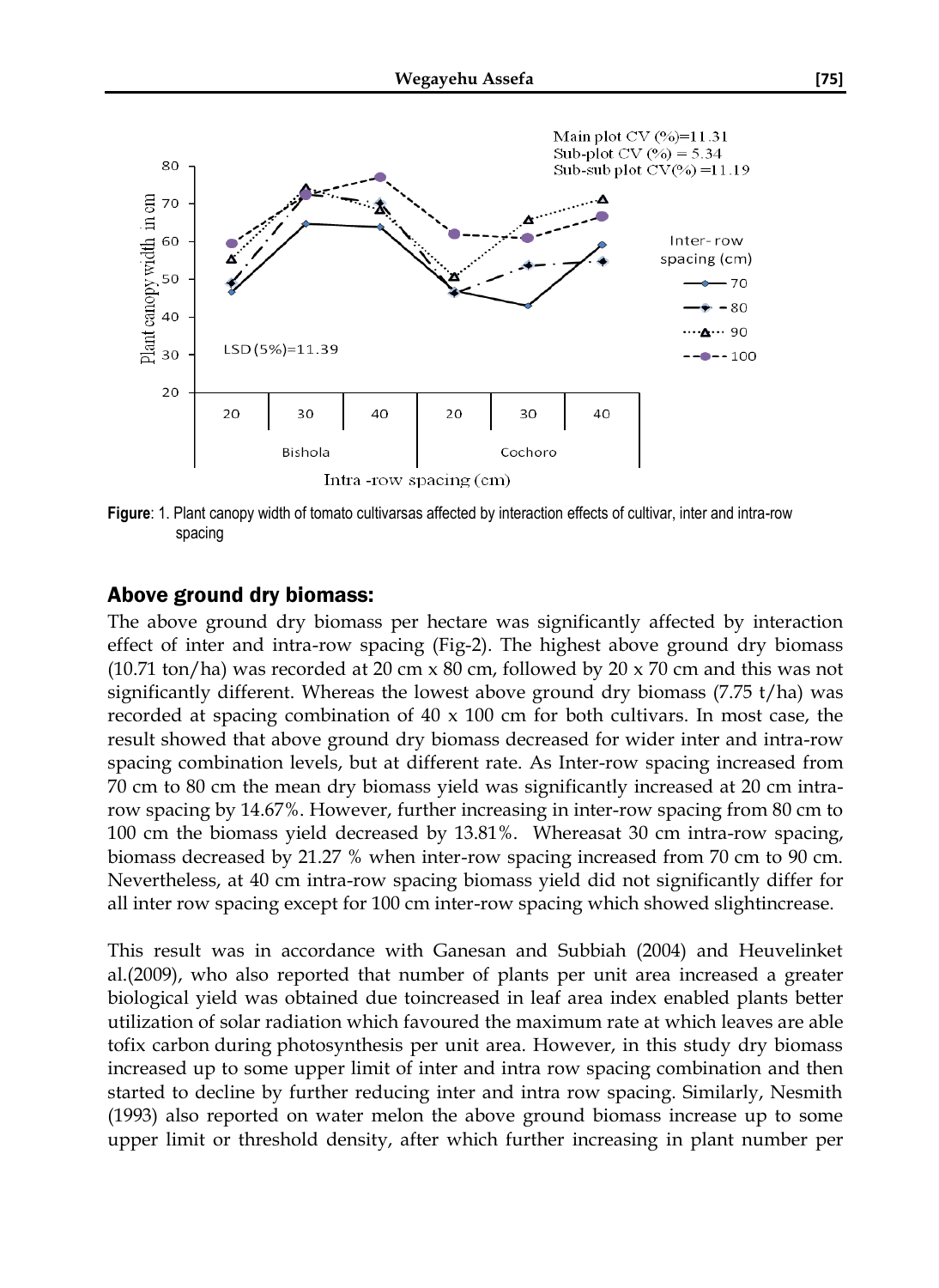unit area by decreasing inter and intra-row spacing either maintain the same biological yield or cause decline.



**Figure**2: Above ground dry biomass yield as affected by the interaction effects of inter and intra-row spacings of tomato cultivars

#### Yield parameter

#### Total yield:

The main effect of inter and intra row spacings exhibited statistically significant differences for total fruit yield (Table: 1) and the highest total fruit yield (100.45ton/ha)was obtained at 70cm, whereas the lowest total fruit yield (71.41 ton/ha) was obtained at 100 cm inter-row spacing. Intra row spacing had as well a significanteffect and the highest total fruit yield (92.55 t/ha) was recorded at 20cm, whereasthe lowest  $(74.53 \t{t/ha})$  was obtained at 40 cm inter row spacing. All the interaction did not affect total fruit yield at (P>0.05) significant level.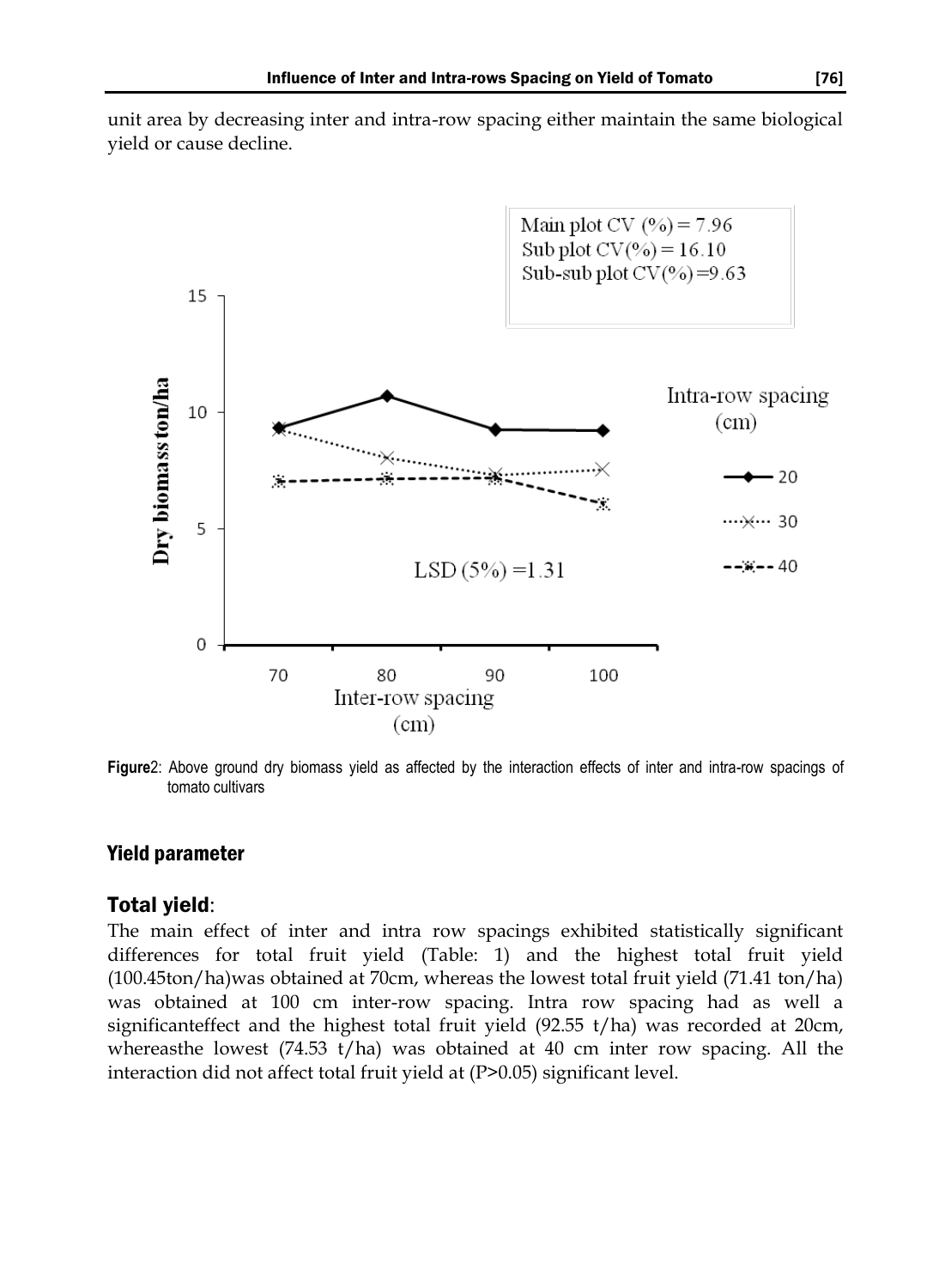The result in agreement with the findings of Maboko *et al*. (2011) and Law-ogbomosho and Egharevba (2009) who reported that total yield per hectare increased with the higher plant density per unit area. Similar result was reported by Tesfaye (2008) who reported the highest total fruit yield of potato cultivars was obtained at closer spacing of which higher plant population per unit area. Unlike this finding, Geremew *et a*l. (2010), reported that increasing either interor intra-row spacing had no significant effect on total yield of tomato at Adamitulu.

### Marketable

The main effect of interrow spacing had a significant effect on marketable fruit yield of the two cultivars(Table: 1)and the highest (51.48 ton/ ha) and lowest (32.06 t/ha) marketable yield of inter-row spacing were recorded at 90 cm and 70 cm, respectively.Intra row spacing had also a highly significant effect on marketable fruit yield, andthe highest (45.78 t/ha)marketable fruit yield was obtainedfor intra row spacing of 30 cm and was not significantly different with 40 cm (42.26 ton/ha) and the lowestwas recorded at 20 cm (Table.1). All interaction effect were non-significant  $(P>0.05)$ .

Ara *et al*. (2007) and Law-ogbomo and Egharevba (2009), also reported the highest marketable fruit yieldwas recorded at wider spacing than at narrow spacing, which supports the present finding. However,in this study increasing inter-row spacing from 90 to 100 cm, significantly reduce themarketable yield; due to sunburn that resulted from the exposure of fruits directly to sunlight at wider spacing. As opposed to this result, Geremew *et al*. (2010) concluded that variation of inter-row spacing had no effect on marketable fruit yield of tomato cultivars.

**Unmarketable:** Inter-row spacing had a highly significant effect on unmarketable yield of tomato cultivars (Table: 1) and the highest unmarketable yield (67.13 ton/ha) was recorded at inter-row spacing of 70 cm, whereas the lowest unmarketable yield (25.35 ton/ha) was obtained at wider inter-row spacing of 100 cm followed by 90 cm and this was not significantly different. Intra-row spacing had also a highly significant effect andthe highest unmarketable fruit yield of (50.91 ton/ha) was recorded at 20 cm, whereas the lowest (32.27 t/ha) was produced at 40 cm intra-row spacing (Table 1). All interaction effects were non-significant (P>0.05).Even though there was no significant (P>0.05) difference in unmarketable yield between the cultivars, high percentage of unmarketable yield were recorded in both cultivars.

The major factors that caused high unmarketable yield were genetic characteristics of cultivars, decay, disease and insects attack in whichsome of the factors hadmore pronouncedeffect at narrow spacing. When inter and intra-row spacing became narrow it becomedifficult to applied different management practices such as chemical spray, weeding and also created favourable conditions for diseases and insect pests attack and cause high fruit rot lossdue to closed up of canopy. Moreover, when inter row spacing became narrow the spaces taken by the plantbecame narrowerand resulted in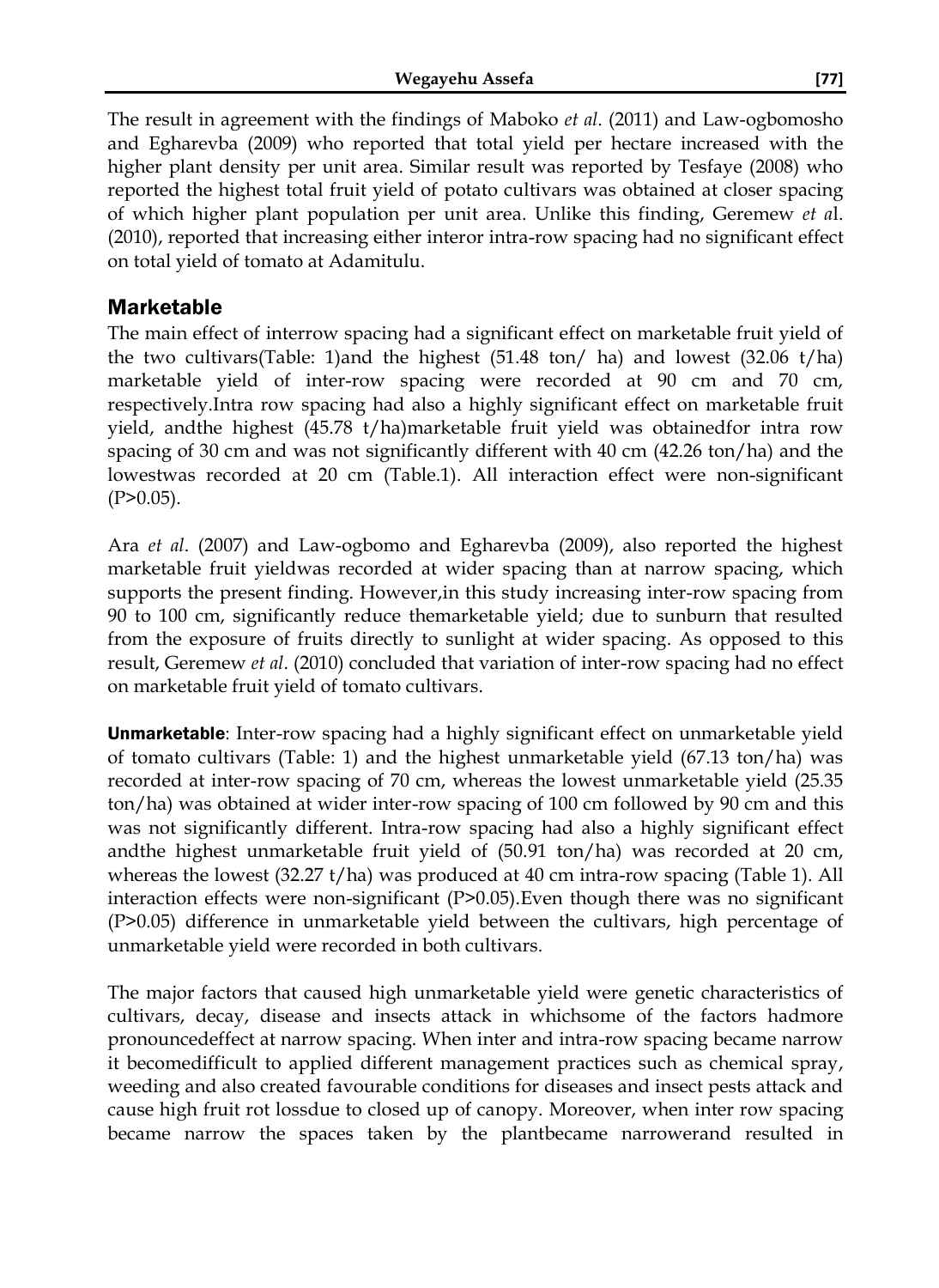computation between plants for light resulted in etiolation followed by plant lodging so that during furrow irrigation plants directly contact with water which resulted in fruit decay. Similarly, Kirimi *et al*. (2011) and Menberu *et al.* (2012) also reported that unmarketable yield of tomato fruit increased with decreased of plant spacing on tomato.

| Treatment              | Yield t/ha            |                       |                       | TSS                |
|------------------------|-----------------------|-----------------------|-----------------------|--------------------|
| Cultivars              | Marketable            | Unmarketable          | Total                 | (°Brix)            |
| <b>Bishola</b>         | 43.07 <sup>ns</sup>   | $41.57$ <sup>ns</sup> | $85.05$ <sup>ns</sup> | 3.34 <sup>b</sup>  |
| Cochoro                | $42.96$ <sup>ns</sup> | $40.85$ <sup>ns</sup> | $83.81$ <sup>ns</sup> | 4.00a              |
| LSD (5%)               | 3.03                  | 3.27                  | 4.49                  | 0.32               |
| Main plot CV (%)       | 15.57                 | 21.34                 | 15.46                 | 8.74               |
| Inter-row spacing (cm) |                       |                       |                       |                    |
| 70                     | 32.47c                | 67.13a                | 100.45a               | 3.67 <sub>ns</sub> |
| 80                     | 42.06b                | 44.41 <sup>b</sup>    | 86.47 <sup>b</sup>    | 3.73 <sup>ns</sup> |
| 90                     | 51.48a                | 27.96c                | 79.45 <sup>c</sup>    | 3.68 <sup>ns</sup> |
| 100                    | 46.06 <sup>b</sup>    | 25.35c                | 71.41 <sup>d</sup>    | 3.59 <sup>ns</sup> |
| LSD (5%)               | 4.2                   | 6.52                  | 6.36                  | <b>Ns</b>          |
| Sub-plot CV (%)        | 15.52                 | 21.77                 | 13.96                 | 6.30               |
| Intra-row spacing (cm) |                       |                       |                       |                    |
| 20                     | 41.01ª                | 50.91a                | 92.55a                | 3.59 <sup>b</sup>  |
| 30                     | 45.78 <sup>b</sup>    | 40.46 <sup>b</sup>    | $86.25^{b}$           | 3.68ab             |
| 40                     | $42.26^{ab}$          | 32.27c                | 74.53c                | 3.72a              |
| LSD (5%)               | 3.72                  | 4.01                  | 5.5                   | 0.092              |
| Sub-sub plot CV (%)    | 14.42                 | 17.47                 | 10.78                 | 4.29               |

**Table** 1: Yield of tomato (t/ha) as affected by cultivar, inter and intra row spacing

## Total soluble solids  $(^{\circ}Brix)$

Variety had a significant difference on mean total soluble solid (TSS) content of fruits. Highest TSS (4.00) was recorded for Cochoro (processing) followed by the fresh market Bishola (3.34). Moreover, highly significant difference in TSS was observed among intra-row spacing and the highest TSS (3.72) was recorded at 40 cm intra-row spacing and it was not significantly different from 30 cm (3.68), whereas the lowest (3.59) was obtained at 20 cm inter-row spacing.Lemma (2002) reported that processing type tomato has comparatively higher TSS than fresh market types; moreover according to Kirimi *et al* (2011) higher TSS obtainedat widerspacing might be due to translocation of assimilates (a major constituent of TSS) affected by growing conditions through the rate of assimilate export from the leaves.

## Fruit length and diameter

Fruit length was significantly affected by interaction effects of inter and intra-row spacing and the highest (49.4 mm) and the lowest (36.74 mm) fruit lengths were recorded at inter and intra-row spacing combination of 40 cm x100 cm and 20 cm x 80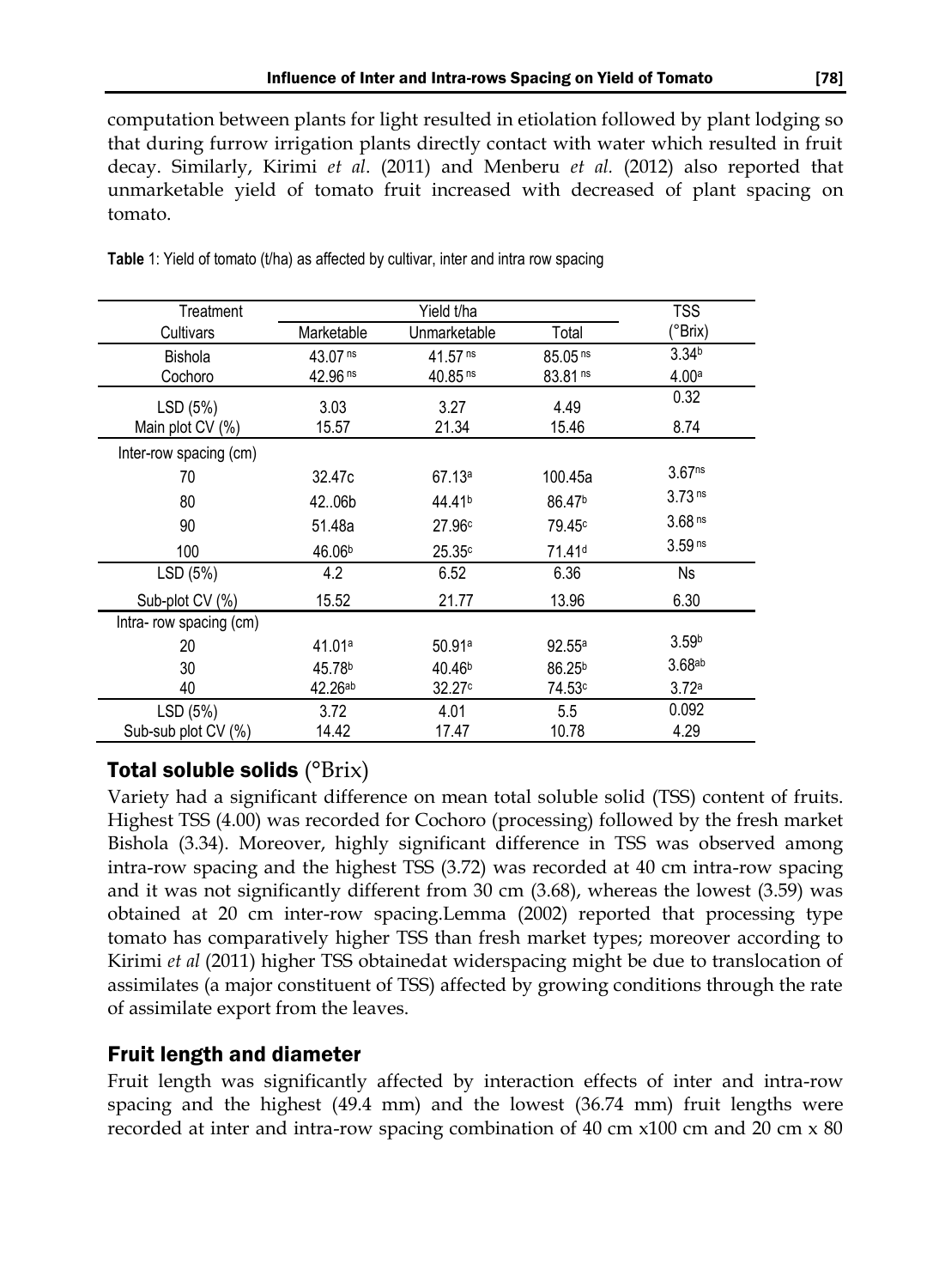cm, respectively. Fruit length increased at different rate when intra-row spacingincreased from 20 cm to 40 cm while jointed with 70 cm or 80 cm or 90 cm and 100 cm inter-row levels, but with different rate (fig-3). Fruit diameter was also significantly affected by interaction effect of cultivar and intra-row spacing (Fig.4). The highest fruit diameter for Cochoro (37.2 mm) and Bishola (51.9 mm) while the lowest for Cochoro (34.63 mm) and Bishola (40.17 mm) was recorded at 40 cm and 20 cm intrarow spacing, respectively. Cultivar Bishola was more responsive to increased intra-row spacing than Cochoro over the same range this might be due to genetic differences between cultivars. Fruit length and diameter determines the consumer preference in tomato crop.



Figure 3**:**Fruit length of tomato cultivars as affected by the interaction effects of inter and intra-row spacing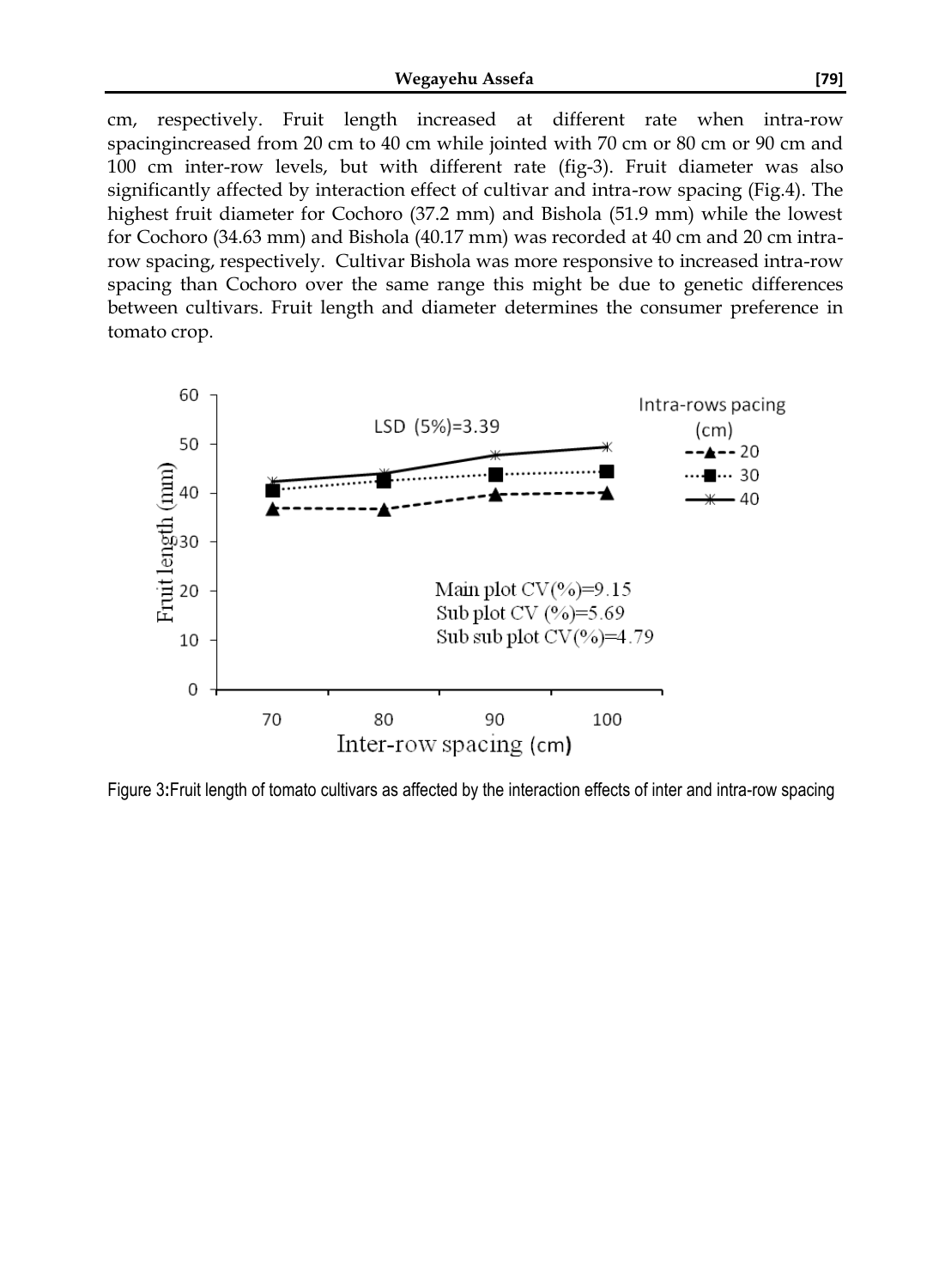

**Figure:4** Fruit diameter of tomato as affected by the interaction effects of cultivar with intra-row spacing

From the result of this study can be concluded that both cultivars of tomato planted at narrow inter and intra row spacing produces higher total fruit yield than widely spaced planted tomato. However, the highest marketable fruit yield was achieved relatively at wider inter and intra row spacing. Moreover, better fruit qualities such as total soluble solid, fruit length and diameter were observed at wider (90 cm) inter-row spacing and 30/40 cm intra-row spacing of both processing (Cochoro) and fresh market (Bishola) tomato cultivars. It was therefore, concluded that growers in the study area can use 90 cm inter-row spacing and 30 cm or 40 cm intra-row spacing to produce highest marketable fruit yield and yield component for processing (Cochoro) and fresh market (Bishola) tomato cultivars under furrow irrigated condition. To obtain high marketable yield further study should be necessary to undertake more researches on genetic improvement of the cultivars and through advanced management practices such as plant spacing vs staking, drip irrigation, planting technique, diseases and insect pest management and other management options that can minimize unmarketable yield of tomato to insure better fruit yield and quality.

### References

- Ahmed, I. S., R.A. Hassain and N. Ali. 2000. Yield dynamic in potato relation to variety and row spacing. Pakistan. J. Biol. Sci.3: 1247-1249.
- Ara, N., M. K. Bashar and S.S. Kakon. 2007. Effect of Spacing and Stem Pruning on the Growth and Yield of Tomato. Int. J. Sustain. Crop Prod. 2 (3): 35-39.